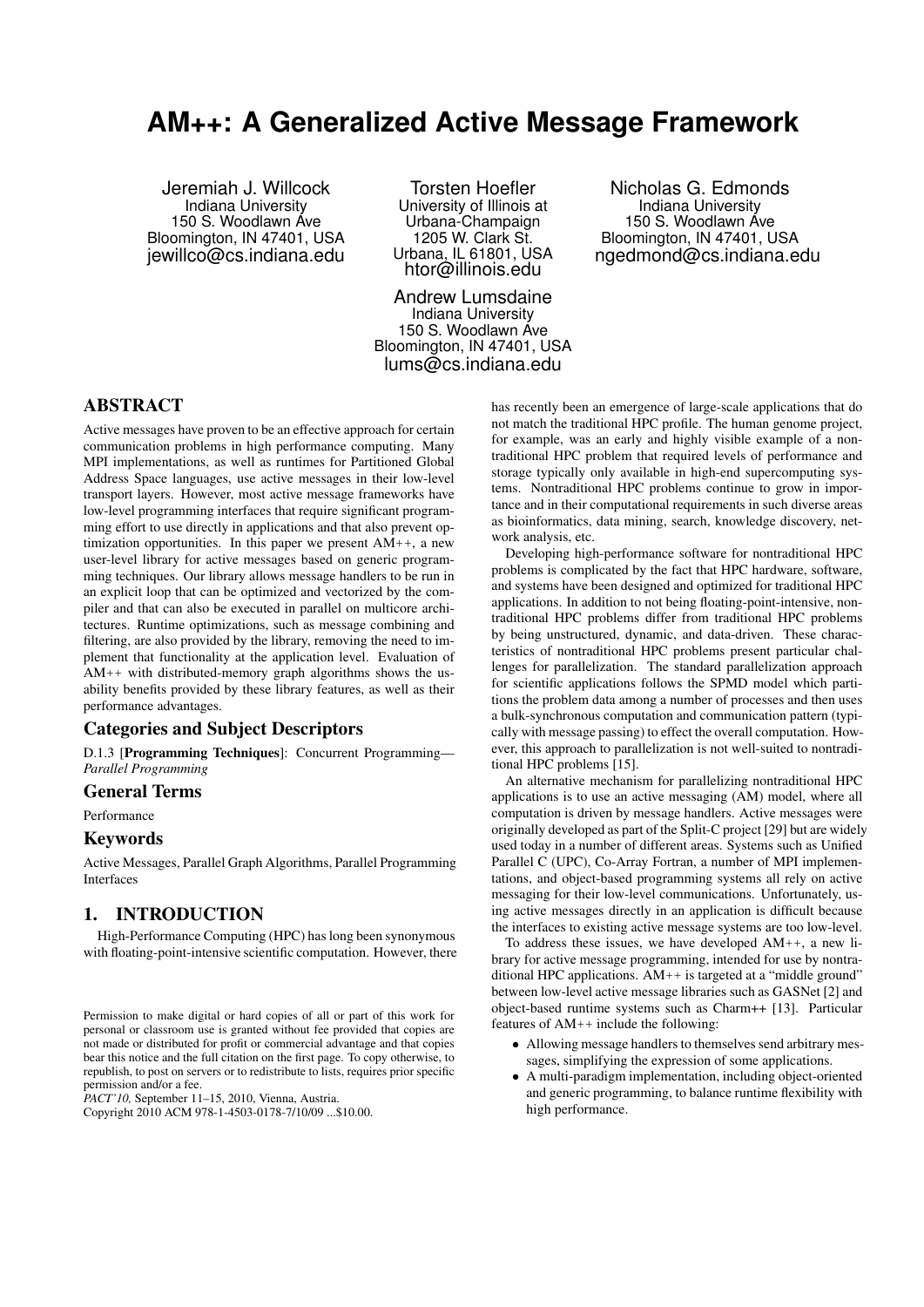- Type safety provided for messages.
- A modular design enabling configurability by the user without substantial application modification.
- A design enabling compiler optimizations such as inlining and vectorization of message handler loops, and multi-threaded message handlers.
- Flexible message coalescing and redundant message elimination.
- Performance competitive with existing AM systems. Graph algorithms written using AM++ have higher performance than those using the previous, ad hoc AM framework in the Parallel Boost Graph Library [9].

## 2. RELATED WORK

Previous libraries supporting active message or remote procedure call semantics can be broadly grouped into two categories: low-level and high-level. Low-level systems are meant for other libraries and run-time systems to build upon, or to be used as a target for compilers; performance is the most important goal, with flexibility less important. These libraries do not provide type safety for messages and often have arbitrary, frequently system-specific, limits on the number and types of parameters to an active message, actions that can be performed in active message handlers, etc. As these libraries assume a sophisticated user, features such as message coalescing are not always provided. Examples of these libraries include IBM's Deep Computing Messaging Framework (DCMF) [14], IBM's Low-level Application Programming Interface (LAPI) [21], Myrinet Express (MX) [8], and GASNet [2]. GASNet's manual states that it is not intended for direct use by applications [2, §1.2], while DCMF and LAPI are intended for such use. GASNet is the most portable interface and can use the native InfiniBand interface on our system; thus, we used it in our comparisons as an example of a fast low-level library.

On the other hand, libraries in the remote procedure call (RPC) tradition are designed for usability, often at the expense of performance. These libraries tend to be more flexible, and more likely to support heterogeneous systems, interface discovery (including sophisticated interface definition languages), and security; run-time dispatch is used heavily, but type checking is usually provided. Some RPC systems expose individual functions for remote access, while others expose objects and their methods. Examples of traditional RPC systems include Java RMI [30], CORBA [20], and ONC RPC [26].

Some authors have implemented systems based on RPC principles that are intended for high-performance computing applications. These systems trade off some of the flexibility of fully general RPC in exchange for higher performance. They also include techniques such as message coalescing to reduce message counts, and rely on asynchronous method calls to hide latency. These systems include Charm++ [13, 22] and ARMI [25]. The ParalleX system is also based on active message/RPC principles, with sophisticated methods for locating possibly-migrated remote objects and non-message-based synchronization methods [12]. Optimistic Active Messages [31] are a technique that allows more flexibility in handlers even within a low-level active messaging system; it runs active message handlers in an interrupt context (for example) until they do forbidden operations (such as operations that could block), at which point they are delayed for execution in a separate thread.

Our work differs from these systems in that it does not use objects as the target of remote accesses; we instead use functions registered as handlers. Our messages target nodes, not single objects. Because we allow C++ function objects, methods could be used as AM++ handlers as well by adding an explicit parameter repre-

senting the object being addressed, but that is not the intended use case. We provide the flexibility of arbitrary actions (including active message sends) in message handlers like in RPC systems, but use a fully asynchronous model: a message is not guaranteed to be sent until an explicit synchronization operation. We additionally avoid run-time dispatch for our higher-level interfaces using the techniques of generic and generative programming; the compiler is able to resolve that an entire buffer of coalesced messages is all intended for the same handler, and optimize accordingly. We therefore are in the middle, between the low-level AM implementations with their focus on performance and the higher-level systems with their focus on ease of use; our goal is a mix of both.

The Message Passing Interface (MPI) standard defines *one-sided* operations [18, §11] which are in some sense similar to active messages with predefined handlers. Those operations allow users to access remote memory (put and get) and perform calculations on remote memory (accumulate). The latter is probably closest to the concept of active messages; however, MPI specifies a fixed set of possible operations and does not currently support user-defined accumulations.

Partitioned Global Address Space (PGAS) languages, such as Unified Parallel C (UPC) [27] and Co-Array Fortran [19], are comparable to AM++ in that they are both trying to provide user-level interfaces to AM and one-sided messaging. The Berkeley UPC compiler's runtime system uses GASNet for communication [1]. However, these languages primarily use active messages and onesided operations for data movement, not for the implementation of user algorithms. AM++ exposes the ability to use active messages for algorithm implementation.

## 3. LIBRARY DESIGN

AM++ is designed to be especially flexible, without sacrificing performance. The essential features include a mix of runtime and compile-time configurability in order to trade off runtime flexibility for performance overhead. Another feature is extensive type safety: message data being sent, as well as the handlers receiving messages, use well-defined types to enable both better compiletime error checking and the potential for compiler optimizations. Part of this potential is that message handlers for individual messages within a coalesced block can be inlined into the loop over the whole block (with further optimizations possible), a feature that is difficult to achieve with indirect calls through function pointers registered at runtime. Message coalescing itself can be customized as well: for example, when a particular kind of message is idempotent, duplicate messages can be eliminated by the library—saving the user the effort (and code complexity) of removing them in their application. AM++ also allows handlers to invoke arbitrary actions, including sending active messages (to an arbitrary depth), as well as allocating and freeing memory. One consequence of nested messages is that detecting when all messages have been handled is more difficult (the termination detection problem); we allow the user to specify the algorithm to use and the level of nesting required to trade off flexibility (in nesting depth) for performance (simpler algorithms for limited depths).

AM++ is built with a layered design, as shown in Figure 1. To blend performance and flexibility, the lower-level communication layers use an object-oriented design for greater configurability at runtime (for example, an individual subroutine can add message handlers for its own use, with those handlers removed when the subroutine ends). The assumption at the lowest level is that data blocks are typically large (due to the coalescing of messages) and so the overheads of such a design will be amortized across a large number of messages. The upper layers of AM++, however, han-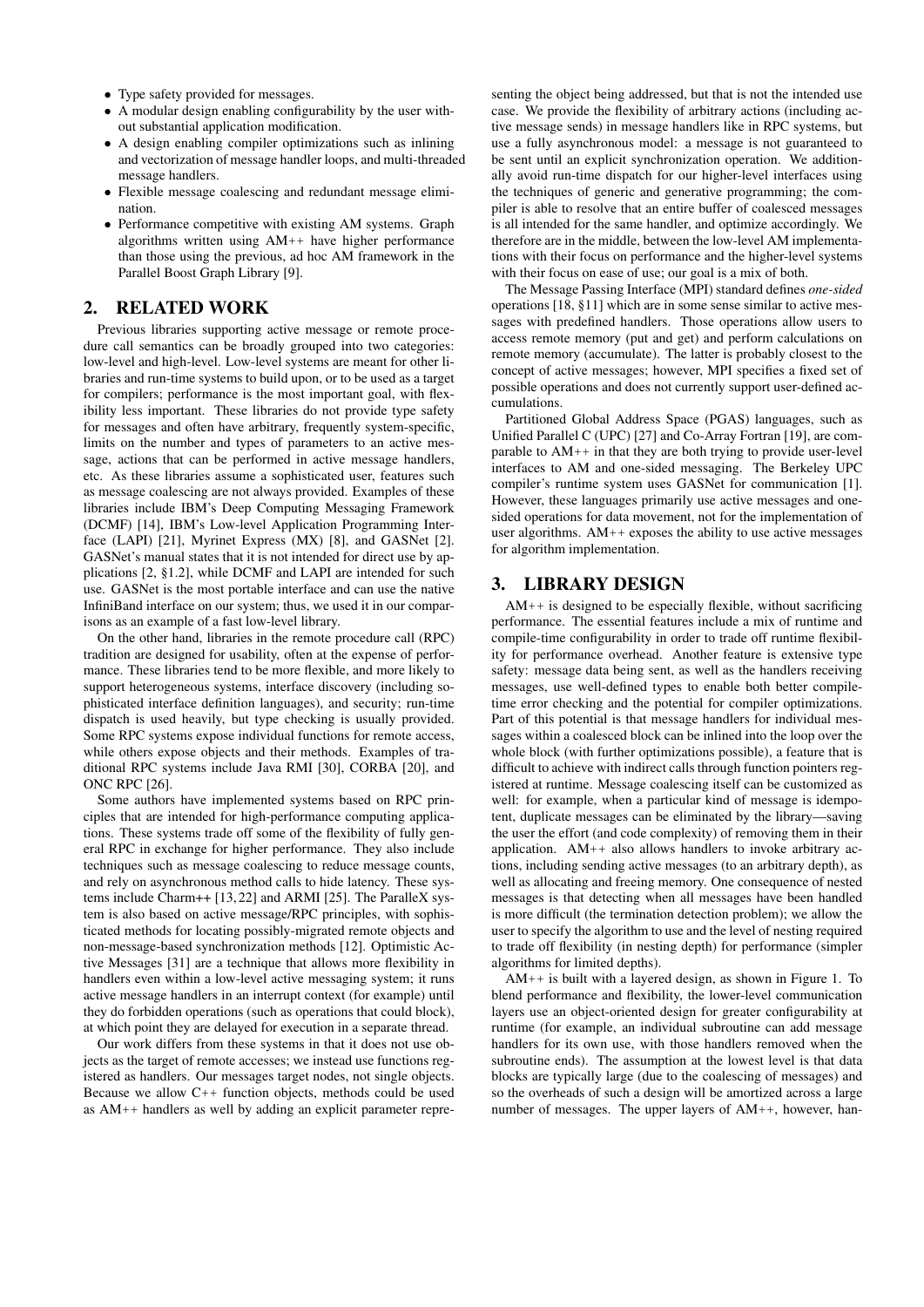

Figure 1: Design of AM++.

dle the individual messages; an application will send many of those small messages, making performance much more important. These layers use  $C_{++}$  generic programming techniques to allow compiletime configuration without a loss of performance. The compiler can then use static knowledge of the configuration of these levels to optimize the code that handles individual messages more effectively.

An AM++ program incorporates the following steps, also shown in Figure 2:

- 1. Creating a transport to provide low-level communication interfaces (Section 3.1).
- 2. Creating a set of message types—type-safe handlers and send operations—within that transport.
- 3. Optionally constructing coalescing layers to group messages for higher throughput (Section 3.2).
- 4. Beginning a message epoch (Section 3.3).
- 5. Sending active messages within the epoch (triggering remote operations in those messages' handlers).
- 6. Ending the message epoch, ensuring all handlers have completed.

#### 3.1 Low-Level Transport Layer

At the lowest level, active messages are sent and received using *transports*. These are abstractions that represent sets of handlers, with the ability to add and remove handlers dynamically. The transport manages termination detection and epochs, as described in Section 3.3. Transports also provide various utility functions, such as accessing the number of nodes and the current node's rank.

Several transports can be active at one time, but they will not interact; waiting for a message in one does not test for messages received by the others, which may lead to a deadlock. In this way, transports are somewhat similar to MPI communicators, but more independent. MPI communicators interact in the sense that they all belong to the same MPI implementation, and thus share message progression; AM++ transports are completely independent and so progress on one does not necessarily imply progress on others. Section 3.4 contains more details of progress semantics in AM++.

AM++'s current low-level transport is built atop MPI for portability. However, nothing in the model is tied to MPI or its semantics. Transports could also be built to use lower-level AM libraries

such as GASNet [2] or direct network interface libraries such as InfiniBand verbs (OFED) or Myrinet Express (MX). The MPI transport is thread-safe assuming thread-safety in the underlying communication libraries. In our MPI-based implementation, we use MPI datatypes to support heterogeneous clusters without needing explicit object serialization; serialization could be added later to handle more complicated user-defined data types and communication libraries that do not support heterogeneity.

In order to send and handle active messages, individual *message types* must be created from the transport. A transport, given the type of data being sent and the type of the message handler, can create a complete message type object. That message type object then stores the handler and provides a type-safe way to send and handle messages. The interface between the message type object and the underlying transport is internal; the user only sees the methods provided by the message type and its calls to user-defined handlers. When a message is sent, its type is checked to ensure it is valid for that message type object. Messages are also type-checked and necessary conversions are performed before their handlers are called so that handlers do not need to perform type conversion internally. Message type objects are required to be created collectively (i.e., by all processes in the transport at the same time) across nodes, and so no type checking is done between different nodes. Any allocation of message ID numbers or similar objects is done internally by the message type objects; users do not need to do anything to avoid message ID conflicts, even across separate libraries using the same transport. An example of setting up an AM++ transport, creating a message type (built by a coalescing layer), and sending a message is shown in Figure 3.

At the transport level, message coalescing and other combining techniques are not applied, and so messages consist of buffers (arrays) of small objects. Sending messages is fully asynchronous to enable overlap of communication and computation, and so the application (or upper messaging layer) passes in a reference-counted pointer that represents ownership of the data buffer. When the buffer can be reused, the reference count of the pointer is decremented, possibly calling a user-defined deallocation function contained in the pointer. This function is effectively a callback indicating when it is safe to reuse the buffer. Buffers for received messages are automatically allocated and deallocated by the message type object using a memory pool; the user is thus required to declare the maximum message size for each message type.

## 3.2 Message Set Optimization

The modularity of AM++ enables several layers to be built atop the basic message type objects. These layers form generalizations of message coalescing, and thus are important to increase message transfer rates. Because the layers work on single, small messages that are sent very frequently, compile-time configuration (expressed using  $C_{++}$  templates) is used to define the compositions of components. Increasing the amount of compile-time knowledge of the application's messaging configuration provides more information to the compiler, allowing a greater level of optimization and thus lower messaging overheads. Here, we describe three layers that can be built atop the basic message types: message coalescing, vectorization and optimization of message handlers, and duplicate message removal or combining.

#### *3.2.1 Message Coalescing*

Message coalescing is a standard technique for increasing the rate at which small messages can be sent over a network, at the cost of increased latency. In AM++, a message coalescing layer can be applied atop a message type; the basic message type does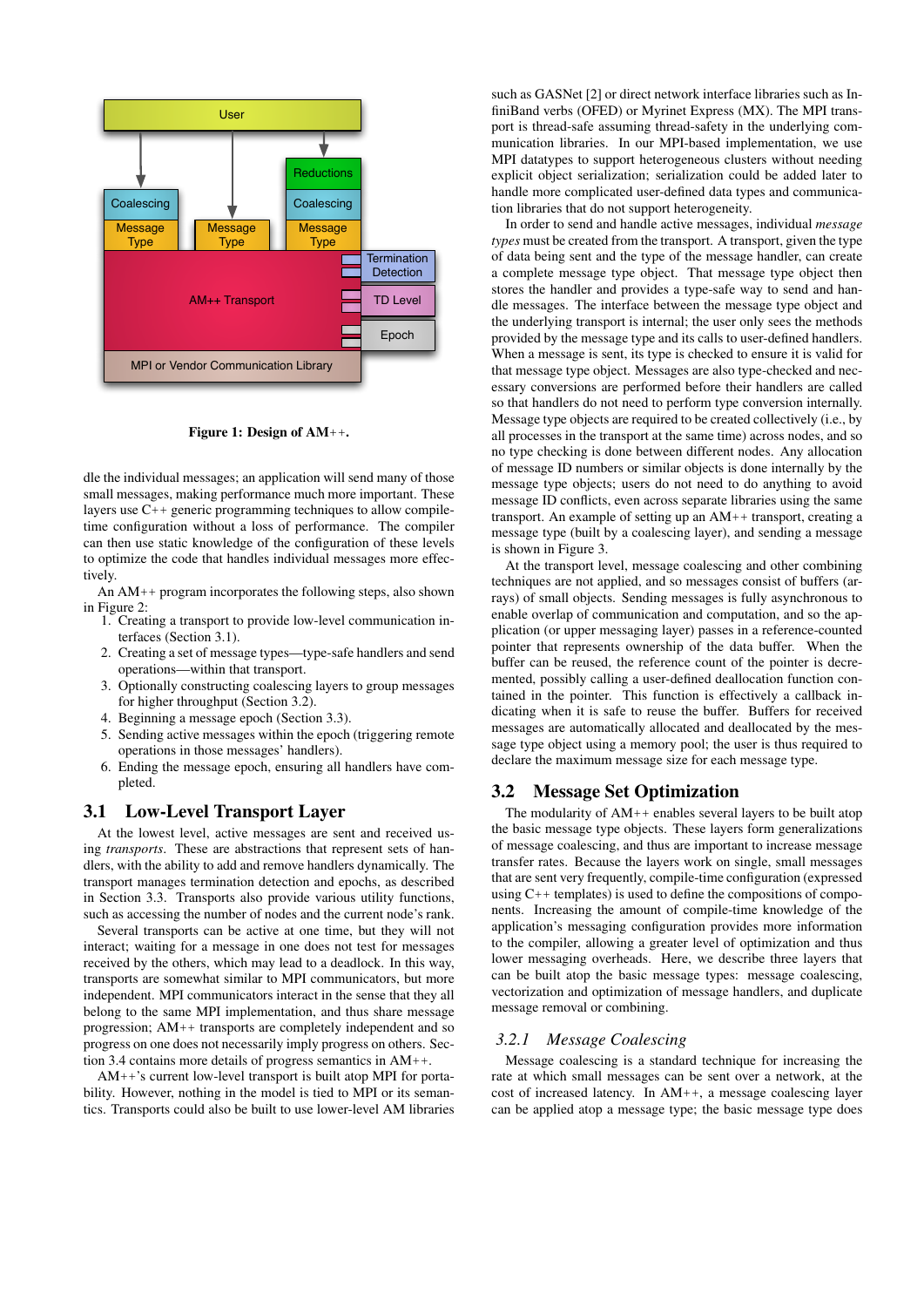

Figure 2: The overall timeline of a program using AM++. Parenthesized numbers refer to the preceding list of steps.



#### Figure 3: Example usage of AM++.

not need to know whether (or what kind of) coalescing is applied. Coalescing can be configured separately for each individual message type. Each message coalescing layer encodes the static types of the messages it sends and of the handler that it calls, leading to the optimizations described in Section 3.2.2.

In our implementation, a buffer of messages is kept for each message type that uses coalescing and each possible destination. Messages are appended to this buffer, and the entire buffer is sent (using the underlying message type) when the buffer becomes full; explicit flush operations are also supported. A timeout is not currently provided, but could be added in the future; a user could also create his/her own coalescing layer supporting a timeout. When a buffer of messages arrives at a particular node, the lower-level handler (provided by the coalescing layer) runs the user's handler on each message in the buffer. The one complication in coalescing is its interaction with threads. We have two implementations for thread-safety of message sends: one uses an explicit lock, while another uses the CPU's atomic operations to avoid explicit locking in the common case (the buffer has been allocated and is not full) and spins in other cases. Message receiving is thread-safe without any difficulty: a single thread is used to call handlers for all of the messages in one buffer, while other threads can simultaneously call handlers for messages in other buffers.

#### *3.2.2 Message Handler Optimizations*

The static knowledge of message types and handlers available to coalescing implementations enables several potential optimizations that are not available to other, more dynamic, AM frameworks such as GASNet. The simplest is that the user handler is called for each message in a buffer; this loop's body is simply a call to a known function that can be inlined. After inlining, other loop optimizations can be applied, such as loop unrolling, vectorization, and software pipelining. Hardware acceleration, such as in a GPU, could potentially be used for especially simple handlers, as could execution in the network interface hardware (NIC).

One particular way in which the handlers for messages in a single buffer can be optimized is through fine-grained parallelization. For example, an OpenMP directive could be applied to mark the handler loop as parallel, or a more explicit form of parallelism could be used. One benefit of AM++'s modularity is that parallelism granularity is message-type-specific and can be varied with minimal application modifications. The fine-grained model is different from handling different buffers in different threads, and its finer granularity of parallelism requires low-overhead thread activation and deactivation. This granularity is applied within the AM system, without requiring modifications to application code (other than thread-safety of handlers).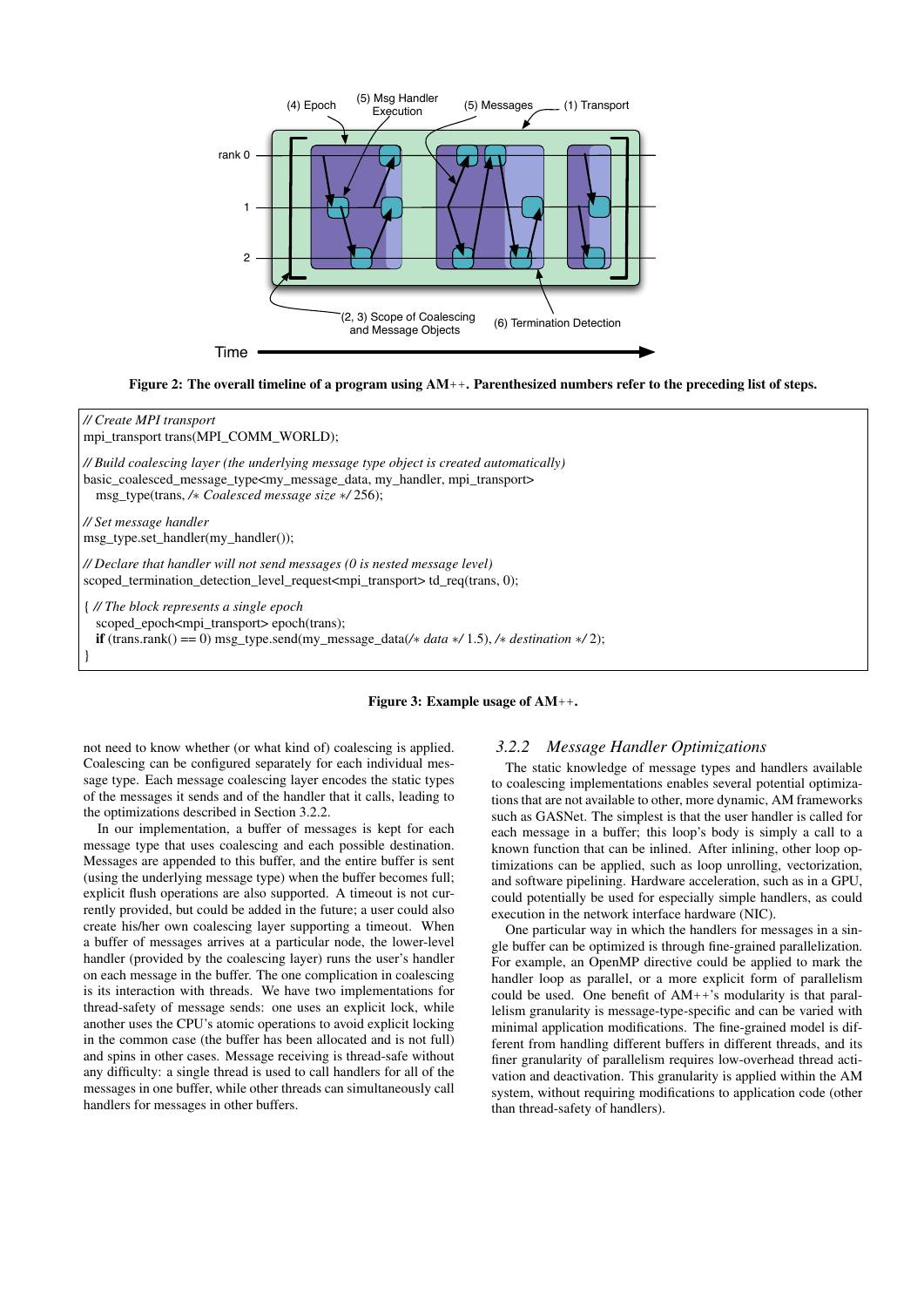#### *3.2.3 Redundant Message Combining/Elimination*

One convenient feature that  $AM++$  provides in library form is the removal or combining of redundant messages on the source node. For example, a breadth-first search only processes each vertex once, and so later attempts to process it will be ignored (i.e., messages are idempotent). If bandwidth was a performance bottleneck, removing these messages would benefit performance. Similarly, a transposed sparse matrix-vector multiplication accumulates values into an output array; updates to the same array element can be combined on the source node rather than the destination. These capabilities would normally need to be provided directly by the application, and thus entangled with the rest of its code.

In AM++, redundant message combining and elimination can be provided as a wrapper atop a coalescing layer: a new layer filters the messages by keeping a cache, and passes new messages to the next layer down. For duplicate message removal, a cache can be used with a very simple filtering scheme. We have implemented a direct-mapped cache that allows some duplication but with very fast queries and updates, even in a multi-threaded environment; and a cache that uses a hash table to be more accurate but also slower. For messages that are  $\langle \text{key}, \text{value} \rangle$  pairs, we also provide a reduction layer that combines messages with the same key using a binary operator; this layer is equivalent to local combiners in the MapReduce system [5]. Again, a simple cache is used for performance.

## 3.3 Epoch Model and Termination Detection

In AM++, periods in which messages can be sent and received are referred to as *epochs*. Our notion of an epoch is similar to an active target access epoch for MPI 2.2's one-sided operations [18, §11.4] in that all AM operations must occur during the epoch, while administrative operations such as modifying handlers and message types must occur outside the epoch. In particular, all nodes must enter and exit the epoch collectively, making our model similar to MPI's active target mode. Epochs naturally structure applications in a manner similar to the Bulk Synchronous Parallel (BSP) model [28], except that AM-based applications are likely to do much or all of their computation within the communication regions. AM++ does not provide a guarantee that active messages will be received in the middle of an epoch, but does guarantee that the handlers for all messages sent within a given epoch will have completed by the end of that epoch. This relaxed consistency model allows system-specific optimizations.

One feature that distinguishes AM++ from other AM libraries such as GASNet is that it gives much more flexibility to message handlers. In particular, handlers can themselves send active messages to arbitrary destinations, and are not limited to only sending replies. A major benefit of this capability is that it greatly simplifies some uses of AM; for example, a graph exploration (such as that shown in Section 4.2) can be directly implemented using chained message handlers in AM++, while a separate queue, including appropriate locking, is required when direct sending is forbidden.

More sophisticated message handlers, on the other hand, cannot be implemented using system interrupt handlers; see Section 3.4 for more information on this tradeoff. Traditional AM systems such as GASNet require each handler to send at most one reply; this restriction can be used to avoid deadlocks [29]. Also, end-of-epoch synchronization becomes more difficult with unrestricted handlers: in the event that a message handler itself sends messages, all of these *nested messages* will also need to handled by the end of the epoch. Distributed termination detection algorithms [7, 16] are required to determine this property reliably in a distributed system.

The literature contains several algorithms for termination detection with arbitrary chains of nested messages; our current imple-

mentation uses the four-counter algorithm described in [16, §4] with a non-blocking global reduction (all-reduce) operation from libNBC [10] to accumulate the counts; this approach is similar to the tree-based algorithm by Sinha, Kalé, and Ramkumar [23]. General termination detection algorithms allowing arbitrary nested messages can be expensive, however; in the worst case, the number of messages sent by the program must be doubled [3,  $\S$ 5.4]. AM++ allows the user to specify the depth of nested messages that will be used; finite depths allow simpler algorithms with lower message complexity to be used, such as generalizations of the algorithms by Hoefler et al. [11]. Users can add and remove requests for particular depths, with the largest requested depth used; these requests can be scoped to a particular region of code (see Section 3.5).

Because many termination detection algorithms are based on message or channel counting, a user-defined integer value can be summed across all nodes and then broadcast globally without extra messages in many cases. AM++ supports this operation as an optional part of ending an epoch; termination detection algorithms that do not include that feature automatically would need to do an extra collective operation if a summation is requested in a particular epoch. This feature is useful for graph algorithms; many algorithms consist of a phase of active messages followed by a reduction operation (for example, to determine if a distributed queue is empty), and thus benefit from this capability in the AM library.

## 3.4 Progress and Message Management

Active messages can be received and processed in several places in the application. For example, GASNet can run message handlers inside a signal handler, leading to restrictions on what operations can be done in a handler (except when a special region is entered) [2]. For flexibility, and to avoid the use of operating-systemspecific features, we run all handlers in normal user mode (i.e., not in a signal context). As we currently build on top of MPI, our own code also runs as normal user code. Another option would be to use a background thread to process messages, as GASNet allows. We do not mandate the use of threads—and thus thread safety—in user applications, and so we do not create a background thread automatically. The user could spawn a background thread that simply polls the AM engine in order to handle message progress. If there is no progress thread, the user must periodically call into AM++ to ensure that messages are sent and received. In the worst case, ending an epoch will provide that assurance. MPI and GASNet also use this model of progress, and so is likely to be familiar to users.

Our approach to threads is to allow but not mandate them. Actions such as registering and unregistering message types are not thread-safe; it is assumed that the user will perform them from only a single thread. A single epoch can be begun by several threads on the same node; the epoch must then be ended by the same number of threads. Actions such as message sends and handler calls are thread-safe for all of AM++'s standard coalescing layers and duplicate message removers. A compile-time flag can be used to disable locking when only one thread is in use. Our model is thus similar to MPI's *MPI\_THREAD\_MULTIPLE* or GASNet's *PAR* mode. For our MPI-based transport, we normally assume *MPI\_THREAD\_MULTIPLE* in the underlying MPI implementation, with a compile-time flag to switch to *MPI\_THREAD\_SERIALIZED* for MPI implementations that do not support multiple threads in the library simultaneously.

## 3.5 Administrative Objects

"Resource Acquisition is Initialization" (RAII) [24] techniques are used throughout AM++ to simplify applications. For example, handlers are registered by message type objects, and automatically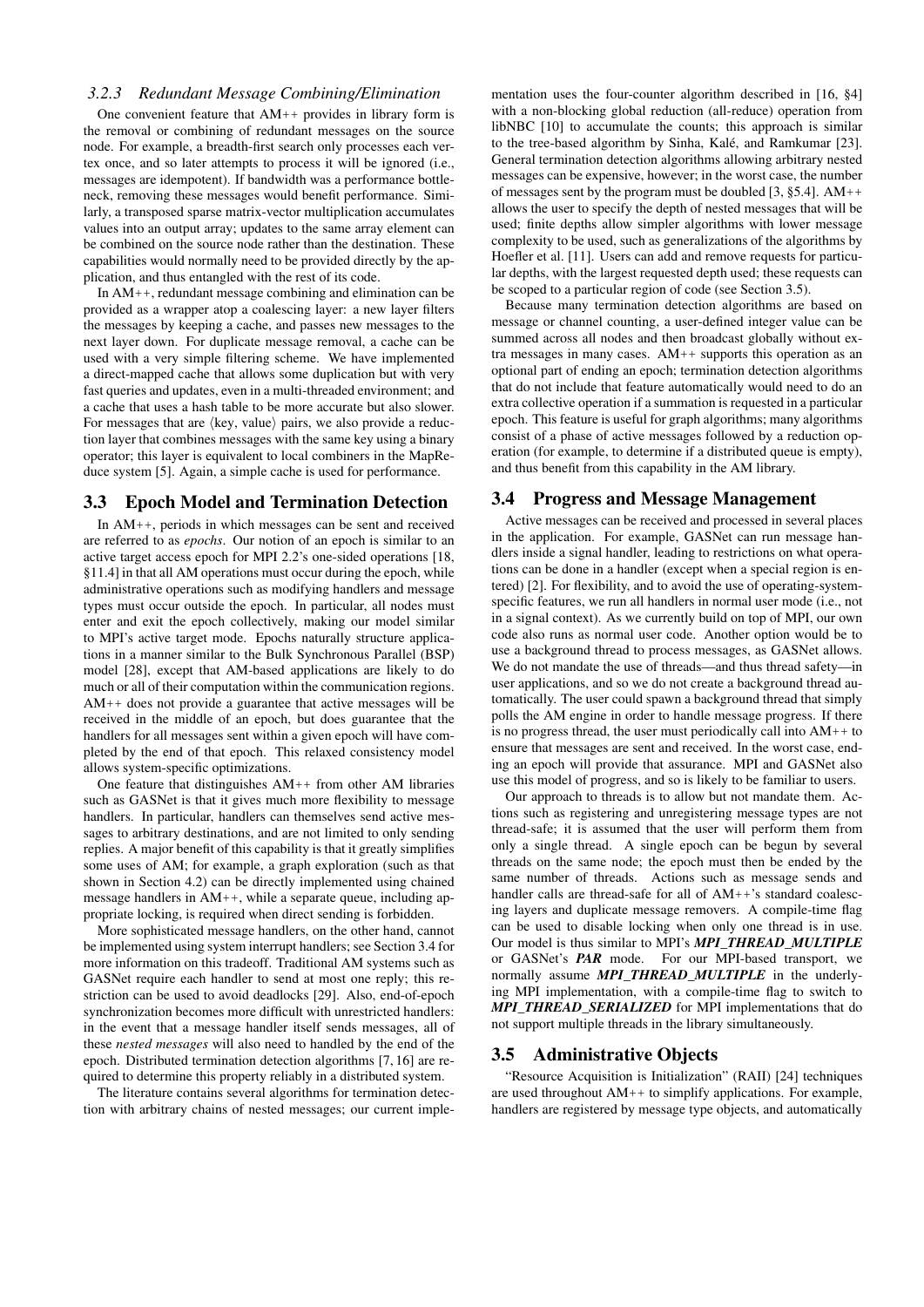unregistered when the message type is deleted. Requests for particular levels of nested messages (termination detection depth) are also managed using this technique. Epochs are scoped in a similar manner, except that a user-defined summation at the end of an epoch requires it to be managed manually. RAII is used internally for the management of several other types of registration and request objects. RAII prevents many types of resource leaks by giving the compiler responsibility for ensuring exception-safe deallocation of objects.

# 4. EVALUATION

We present performance results on Odin, a 128-node InfiniBand cluster (Single Data Rate). Each node is equipped with two 2 GHz Dual Core Opteron 270 CPUs and 4 GiB RAM. We ran our experiments with Open MPI 1.4.1, OFED 1.3.1, and GASNet 1.14.0. We used the latency/bandwidth benchmark testam included in GAS-Net (recording section L, as it is closest to the messaging model AM++ uses) and a simple ping-pong scheme for AM++. The compiler used was g++ 4.4.0. We have observed that multiple MPI processes per node, each with a smaller portion of the graph data, is less efficient than a single MPI process with more graph data. This effect is likely due to the increased communication caused by partitioning the graph into more pieces and the overhead of communicating through MPI to perform work on graph data that is present in a node's local memory. Thus, all of our tests used a single MPI process per node.

# 4.1 Microbenchmark: Latency and Bandwidth

Figure 4 shows a comparison of AM++ and GASNet with respect to latency and bandwidth. We remark that the AM++ implementation runs on top of MPI while the best GASNet implementation uses InfiniBand (OFED) directly. We see a minimal difference in latency between GASNet over MPI and  $AM++ \left( < 0.6 \mu s \right)$  and a slightly larger difference  $\left($  < 3.1 $\mu$ s) between the optimized GAS-Net over InfiniBand and AM++ versions. Our design also allows for an implementation on top of OFED, however, we have limited our focus to MPI for increased portability. As with latency, GAS-Net over InfiniBand performs slightly better than AM++ with respect to bandwidth. We note that GASNet's MPI conduit does not support messages larger than 65 kB.

Our modular design allows for runtime-configurable termination detection and uses dynamic memory management (but with heavy use of memory pools) for send and receive buffers. These capabilities impose a small overhead on all messages, primarily due to virtual function calls.

## 4.2 Kernel Benchmark: Graph Exploration

In order to demonstrate the benefits of sending arbitrary active messages from within a handler context, we now discuss a simple graph exploration kernel. The graph exploration algorithm is similar to breadth-first search in that each vertex of a graph reachable from a given source is explored exactly once, with a color map used to ensure this property. Unlike BFS, however, graph exploration does not place any constraints on the vertex order, and thus avoids internal synchronization.

We implemented two versions of the kernel. In the first, *queuebased* implementation, the active message handler adds remote vertices that have been discovered to the local queue for processing. The second, *nested-message* implementation's active message handler performs the exploration step and sends all remote messages immediately. The nested-message implementation thus has significantly lower overhead (fewer push/pop operations) and is much more agile because it generates new messages without the delay of a queue. However, it requires that handlers be able to send messages to arbitrary processes. While we needed to use the queuebased approach for GASNet, we implemented both versions for  $AM++$ .

Figure 5 shows the results of the benchmark. For each run, a random graph was generated using the Erdős-Renyi model, and then a Hamiltonian cycle was inserted to ensure that the graph was strongly connected. Erdős-Renyi graphs are characterized by a high surface-to-volume ratio and normally-distributed vertex degrees. We seeded the random number generator statically to ensure reproducible results.

One cause for the large performance difference between AM++ and GASNet queue-based implementations is that AM++ includes message coalescing, while GASNet does not. AM++ is designed for user applications that benefit from coalescing, even when it adds latency, while GASNet is designed for optimal latency and assumes features such as coalescing will be built atop it. Although we could have implemented coalescing on top of GASNet, it would have complicated the application; the AM++ version sends its messages through a layer that applies coalescing automatically.

Another difference, as explained above, is that in the nestedmessage implementation, the handler explores all local vertices reachable from the received vertex and sends messages for any remote neighbors of those vertices. A local stack is used to avoid overflowing the system stack, with a separate stack for each handler call. The queue-based implementations, on the other hand, use a global stack to communicate between the message handler and the code's main loop. The handler pushes vertices onto the queue because it cannot send messages directly. The main loop then processes the elements on the queue, sending messages for those vertices' remote neighbors.

The third difference is termination detection. In AM++, termination detection is included in the library, while the user must implement it on top of GASNet. For the queue-based implementations, we chose a simple scheme based on message counting: each sent message increases a local counter and the handler generates a reply message that decrements the counter; termination is detected if all counters reach zero. This scheme adds additional overhead in comparison to the optimized termination detection in AM++, used in the nested-message implementation.

Thus, we note that the huge performance differences between AM++ and GASNet on this benchmark stem from the different goals of the two libraries. While GASNet is intended as a lowlevel interface for parallel runtimes and thus tuned for the highest messaging performance, AM++ is more user-friendly and supports direct implementation of user algorithms and thus enables higher performance with less implementation effort (the nestedmessaging AM++ implementation has 40% fewer lines of code than the queue-based GASNet version). In this sense, our results in this section emphasize the different purposes of the two libraries rather than fundamental performance differences (as one could, with significant implementation effort, reproduce most of the features of AM++ on top of GASNet).

## 4.3 Application Benchmarks

Distributed-memory graph algorithms are an excellent application use case for active messages as they can be highly asynchronous and extremely latency-sensitive. The Parallel Boost Graph Library (Parallel BGL) [9] is one of the most successful publicly available distributed-memory graph libraries. The Parallel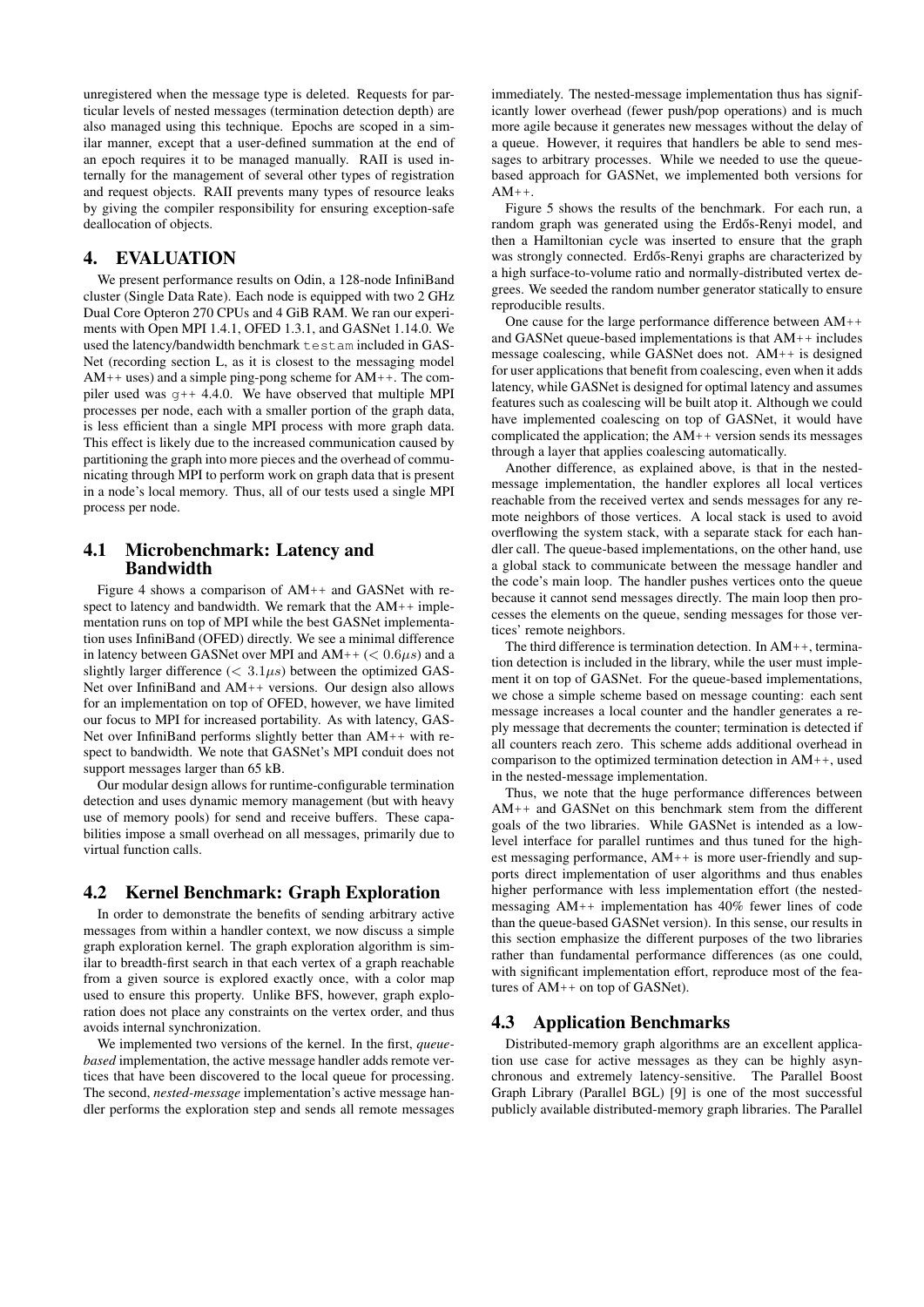

Figure 4: GASNet over MPI or InfiniBand vs. AM++ over MPI with a ping-pong benchmark.



Figure 5: Comparison of GASNet and AM++ with a simple graph exploration benchmark.

BGL includes the concept of a Process Group which abstracts the notion of a set of communicating process. The *MPI Process Group* is one implementation of the Process Group concept; it performs message coalescing, early send/receive, and utilizes asynchronous MPI point-to-point operations and traditional collectives for communication.

One key benefit of phrasing graph algorithms as message-driven computations is that the work in the algorithm is broken into independent quanta, making fine-grained parallelism straightforward to leverage. Because AM++ is both thread-safe and—more importantly—efficient in the presence of threads, implementing distributed-memory algorithms that utilize fine-grained parallelism on-node was straightforward. This is not the case for the Parallel BGL: the *MPI Process Group* is not thread-safe and would likely require significant effort to be made so. AM++ operations are performed directly by all threads involved in the computation, rather than being funneled to a single communication thread or serialized. While it would be possible to simply run additional processes to use multiple cores on each node, communicating with other processes on the same node using MPI is less efficient than communicating with other threads in the same address space. Furthermore, addi-

tional processes would require further partitioning the graph and associated data structures, leading to poorer load balancing.

We benchmark two graph algorithms from the Parallel BGL implemented using the *MPI Process Group* against those same algorithms implemented using AM++ and reusing code from the Parallel BGL extensively. The AM++ implementations are benchmarked utilizing various numbers of threads to demonstrate the effectiveness of combining fine-grained parallelism with AM++. The latest development version of the Parallel BGL and a pre-release version of AM++ were utilized in these tests. We present results on Erdős-Renyi graphs as in the graph exploration kernel.

#### *4.3.1 Breadth-First Search*

Breadth-First Search (BFS) is a simple, parallelizable graph kernel and performs a level-wise exploration of all vertices reachable from a single source vertex.

Figure 6 shows the performance of the Parallel BGL's BFS implementation, as well as a BFS implemented using similar but thread-safe data structures and AM++. In the case of the AM++ implementation, all data structures that support concurrent access are lock-free. Figure 6(a) shows the performance of both implementations on a constant-size problem as the number of cluster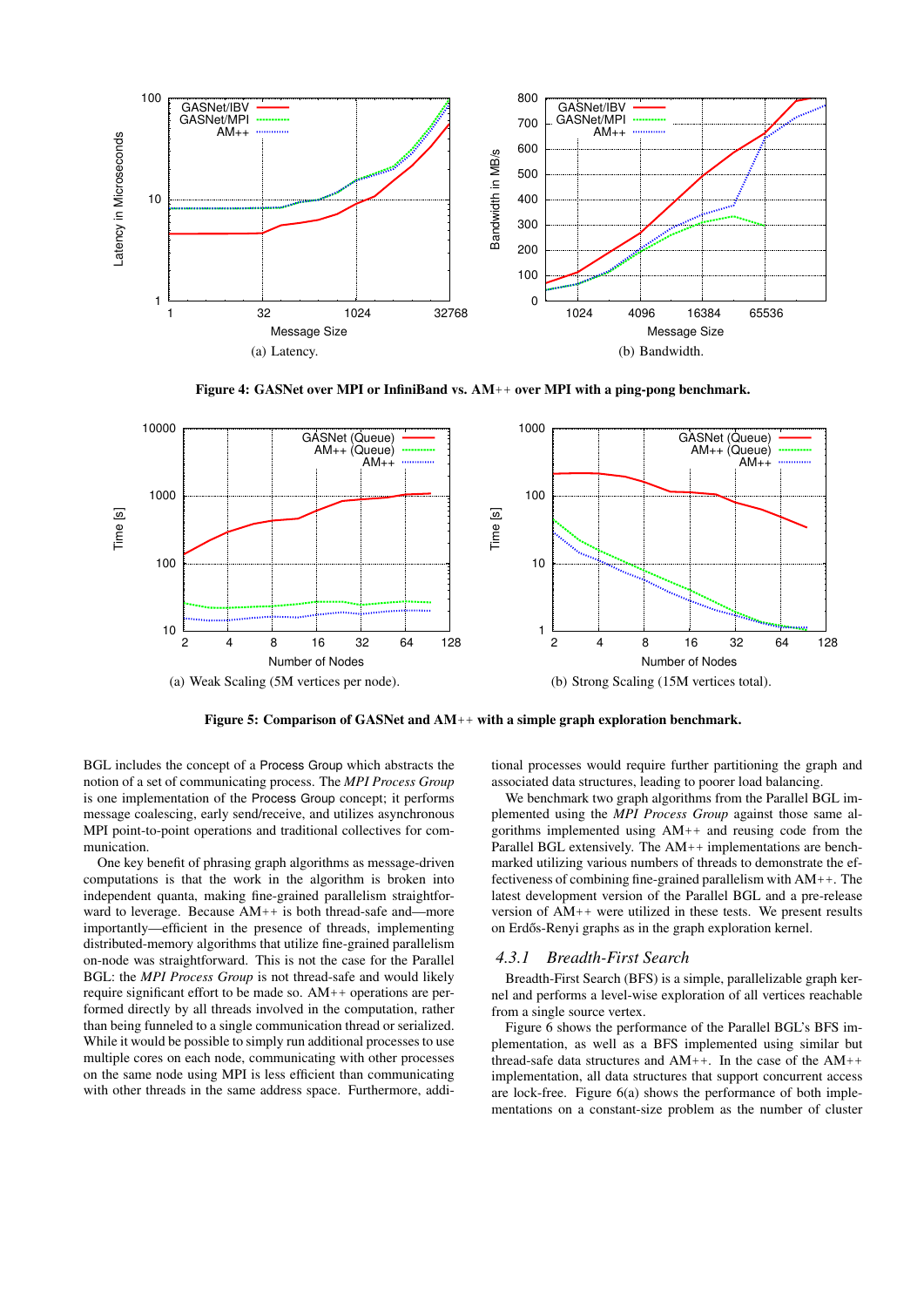

Figure 6: Performance of the Parallel BGL (using the *MPI Process Group*) and AM++ with various numbers of threads performing a parallel breadth-first search.

nodes is increased. The Parallel BGL implementation stops scaling at 64 nodes while the AM++ implementation's runtime continues to decrease in all cases as nodes are added. The AM++ implementation also benefits from additional threads in all cases except with 4 threads on 32–96 processors, likely due to contention as the amount of work available on each node decreases.

Figure 6(b) shows the performance of both implementations on a problem where the work per node remains constant. The Parallel BGL calls the sequential BGL implementation of BFS in the singleprocessor case, as does AM++ when only one thread is present. Not only does the AM++ implementation perform better and benefit from fine-grained parallelism as threads are added, it also exhibits no increase in runtime as the problem size is increased. This is expected as BFS performs  $\mathcal{O}(|V|)$  work, and so increases in the problem size (and work) are balanced by increases in the number of processors available.

We applied duplicate message removal to our BFS implementation but saw no resulting performance benefit. Our tests used a high-speed interconnect, and the BFS handler is fast for redundant messages (because of the early color map check), so the cost of the cache is likely too large compared to the work and bandwidth it saves. Redundant message combining techniques are likely to show a benefit for other applications and systems, however; more expensive handlers, slower networks, and larger messages obtain greater benefit from removing excess messages. One advantage of AM++ is that various caching schemes can be plugged in without extensive modifications to user code; the user's message type is wrapped in the appropriate caching layer and then sends and handler calls occur as usual.

#### *4.3.2 Parallel Single-Source Shortest Paths*

Single-source shortest paths (SSSP) finds the shortest distance from a single source vertex to all other vertices. A variety of SSSP algorithms exist. The classic algorithm by Dijkstra is *label-setting* in that distance labels are only written once, leading to an inherently serial algorithm. *Label-correcting* algorithms such as [4, 17] are common in parallel contexts, as label-setting algorithms do not parallelize well. Edmonds et al. have found ∆-Stepping [17] to be the best-performing parallel algorithm on distributed-memory systems [6].

Figure 7 shows the performance of the Parallel BGL's  $\Delta$ -Stepping implementation vs. the same algorithm implemented with AM++. Slight modifications were performed to the  $\Delta$ -Stepping algorithm which reduce work efficiency and increase redundant communication but which show dramatic performance improvement in practice. In the strong scaling chart in Figure 7(a) the Parallel BGL implementation scales inversely between 32 and 96 nodes while the AM++ implementation displays an increase in performance as both additional nodes and threads are added in almost all cases. In Figure 7(b), the AM++-based algorithm once again displays almost flat scaling (the runtime is expected to increase proportionally to the problem size because SSSP performs  $\mathcal{O}(|V| \log |V|)$  work while the number of nodes increases linearly). The Parallel BGL implementation also exhibits an increase in runtime as the problem size grows, albeit with a significantly steeper slope.  $AM++$  is again able to benefit from additional threads in this case.

Much of the difference in absolute performance is accounted for by the difference in serialization and memory management between the two implementations. AM++'s MPI transport uses MPI datatypes to describe the formats of messages, and the buffer used to accumulate coalesced messages is simply an array of the appropriate type; serialization is done by the MPI implementation if required. On the other hand, Parallel BGL uses explicit serialization using the Boost.Serialization library. In particular, Parallel BGL's message coalescing uses *MPI\_Pack* to append to a data buffer, leading to extra function calls and data structure traversals. A 64-node profile of  $\Delta$ -Stepping on a  $2^{27}$ -vertex,  $2^{29}$ -edge graph (the size used in the strong scaling test) shows that 29% of the runtime is spent in these functions. The Parallel BGL approach can send more general objects, including those that cannot be directly described by MPI datatypes; however, AM++ could use a more flexible serialization library while keeping arrays as coalescing buffers.

Another performance difference between the two implementations is in memory management. AM++ uses various memory pools to reduce the use of MPI's memory management functions (*MPI\_Alloc\_mem* and *MPI\_Free\_mem*); these functions are slow for some interconnects that require data to be pinned in memory. Parallel BGL, on the other hand, uses the MPI memory functions more directly and more often, leading to reduced performance; 31% of the profile described above is spent in these calls.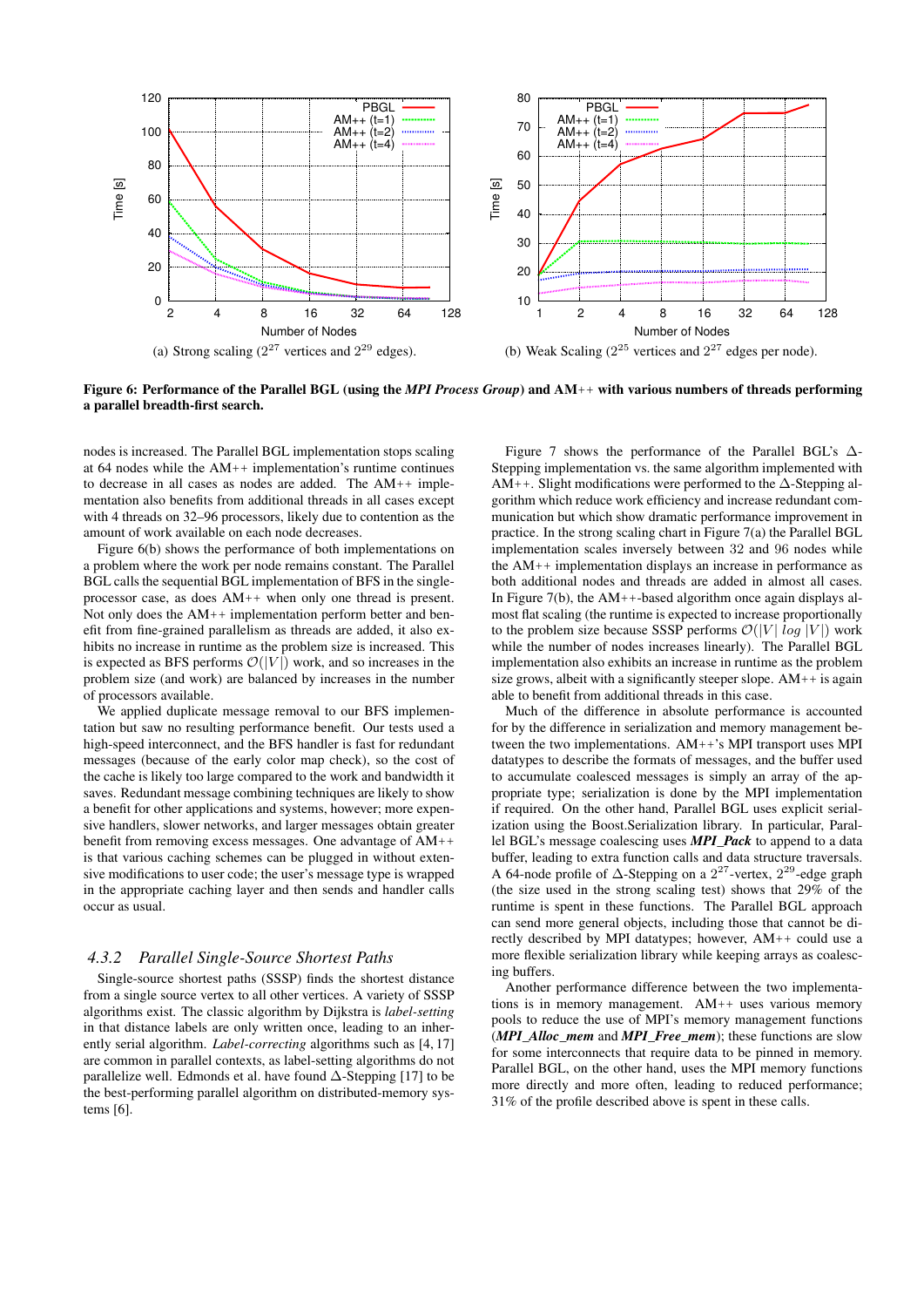

Figure 7: Performance of the Parallel BGL (using the *MPI Process Group*) and AM++ with various numbers of threads computing single-source shortest paths in parallel using ∆-Stepping.

## 5. CONCLUSION

AM++ is a new library for active messaging, intended for use by irregular applications. It attempts to fit into a "middle ground" between low-level AM libraries such as GASNet and higher-level object-based libraries such as Charm++. AM++ supports message handlers that can send arbitrary messages, simplifying the expression of some applications. A modular design enables configurability by the user without substantial application modification. A mix of object-oriented and generic programming is used to balance runtime flexibility with high performance; type safety is also provided for messages. AM++'s design enables several optimizations, including inlining and vectorization of message handler loops, multithreaded message handlers, and redundant message combining and elimination. AM++ provides these features while having competitive performance to existing AM systems. Graph algorithms written using AM++ have higher performance than those using the previous, ad hoc AM framework in the Parallel Boost Graph Library.

There are several avenues for extensions to AM++. Extra transport layers can be added; we are in the process of implementing one atop GASNet to be able to take advantage of its more direct hardware support. The implementation is not a trivial wrapper: arbitrary actions in handlers, termination detection, message coalescing, and one-sided sending of large messages (without an explicit handshake with the receiver) must be built in terms of GASNet's primitives. Our current GASNet transport always runs AM++ handlers outside GASNet handlers. Optimistic Active Messages [31] could be employed to run suitable portions of AM++ handlers in GASNet handlers. AM<sup>++</sup> could also be extended with other approaches to message coalescing (such as the use of multiple threads to run handlers for the same buffer) and other caching strategies for detecting redundant messages. Additional termination detection algorithms could also be added, as could special types of handlers that represent one-sided (remote memory access) operations that might be accelerated in a system's network hardware.

#### *Acknowledgments*

This work was supported by a grant from the Lilly Endowment, as well as NSF grant CNS-0834722 and DOE FASTOS II (LAB 07- 23). The Odin system was funded by NSF grant EIA-0202048. We also thank Prabhanjan Kambadur and Laura Hopkins for helpful discussions.

# 6. REFERENCES

[1] Berkeley UPC system internals documentation, version 2.10.0, Nov. 2009.

http://upc.lbl.gov/docs/system/index.html.

- [2] D. Bonachea. GASNet specification, v1.1. Technical report, University of California at Berkeley, Berkeley, CA, USA, 2002. http://gasnet.cs.berkeley.edu/CSD-02-1207.pdf.
- [3] K. M. Chandy and J. Misra. How processes learn. *Distributed Computing*, 1(1):40–52, 1986.
- [4] A. Crauser, K. Mehlhorn, U. Meyer, and P. Sanders. A parallelization of Dijkstra's shortest path algorithm. In *Mathematical Foundations of Computer Science*, volume 1450 of *LNCS*, pages 722–731. Springer, 1998.
- [5] J. Dean and S. Ghemawat. MapReduce: Simplified data processing on large clusters. In *Operating Systems Design & Implementation*, pages 137–157, Berkeley, CA, USA, 2004.
- [6] N. Edmonds, A. Breuer, D. Gregor, and A. Lumsdaine. Single-source shortest paths with the Parallel Boost Graph Library. In *The Ninth DIMACS Implementation Challenge: The Shortest Path Problem*, Piscataway, NJ, November 2006.
- [7] N. Francez. Distributed termination. *ACM Trans. Program. Lang. Syst.*, 2(1):42–55, 1980.
- [8] P. Geoffray. Myrinet eXpress (MX): Is your interconnect smart? In *High Performance Computing and Grid in Asia Pacific Region*, pages 452–452, Washington, DC, USA, 2004. IEEE Computer Society.
- [9] D. Gregor and A. Lumsdaine. The Parallel BGL: A generic library for distributed graph computations. In *Parallel Object-Oriented Scientific Computing*, July 2005.
- [10] T. Hoefler, A. Lumsdaine, and W. Rehm. Implementation and Performance Analysis of Non-Blocking Collective Operations for MPI. In *IEEE/ACM Supercomputing 2007 (SC'07)*, Nov. 2007.
- [11] T. Hoefler, C. Siebert, and A. Lumsdaine. Scalable Communication Protocols for Dynamic Sparse Data Exchange. In *Principles and Practice of Parallel Programming*, Jan. 2010.
- [12] H. Kaiser, M. Brodowicz, and T. Sterling. ParalleX. *International Conference on Parallel Processing Workshops*, pages 394–401, 2009.